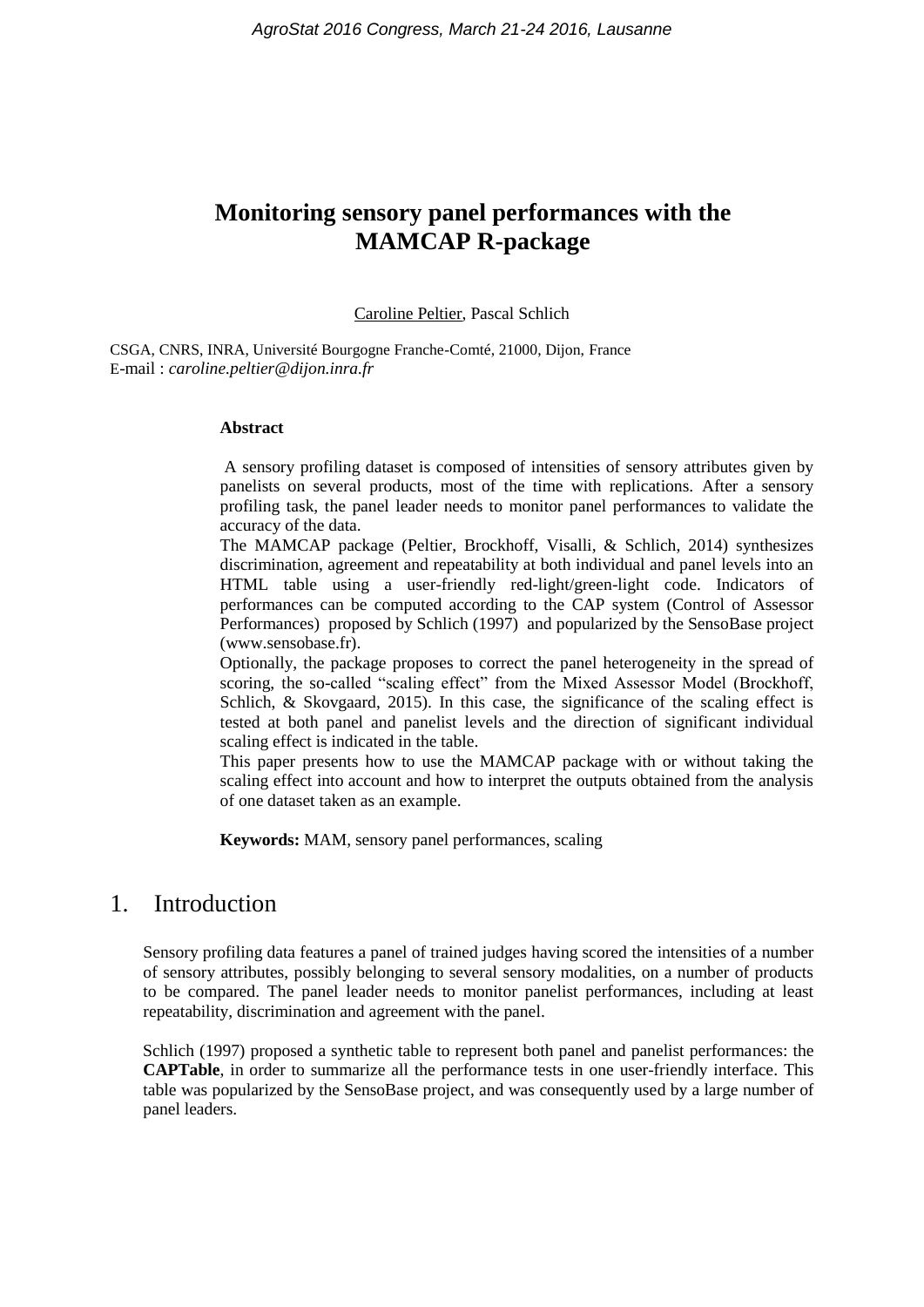[P. M. Brockhoff and Skovgaard \(1994\)](#page-3-0) introduced a new performance representing the extent to which one panelist spreads his scores on the scale: the scaling effect. This performance was included in a statistical model: the Mixed Assessor Model (**MAM**) [\(P. B. Brockhoff, Schlich, &](#page-3-1)  [Skovgaard, 2015\)](#page-3-1).

Consequently, Peltier, Brockhoff, Visalli, & Schlich (2014) proposed new performance tests including scaling for panel and panelist. They presented the results of these tests in a table with an interface similar to the CAPTable: **the MAM-CAP Table** and offers an **R-package MAMCAP** allowing any panel leader to obtain his own MAM-CAPTable.

The present paper aims to present how to use this package and interpret its outputs.

## 2. Material and methods

The R package is freely available on timesens.com (after free inscription). The package must be loaded as a zip file in the R Commander. Then, your data (yourData) must be in the following format: column names as "product", "subject", "rep","attribute 1", ...,"attribute p". The order of the columns is not important.

Furthermore, the dataset has to be fully balanced (each subject scored all products the same number of times, and at least once) as a consequence of the use of the Mixed Assessor Model. To obtain the MAM-CAP Table, the user must submit:

CAPTable(data=yourData)

Then, the MAMCAP table is built as html file in the working directory of R (available with the command getwd()). This table can be copied and pasted in Word file or Powerpoint for any modification of labels.

The lines of MAMCAP are the attributes whereas the columns are the performances and the subjects. They are split in two parts: on the left, the columns Mean, F-Prod, F-Scal, F-Disag and RMSE represent the panel performances; on the right, each column represents one subject.

For the panel performances:

- **Mean** contains the mean obtained for each attribute
- **F-Prod** is the F-statistic of product effect. The cell is green when significant  $(p<0.05)$ , red if not
- **F-Scal** is the F-statistic of scaling effect. The cell is red when significant (heterogeneity of scaling in the panel,  $p<0.05$ ), green if not
- **F-Disag** is the F-statistic of disagreement effect. If the related test is significant (presence of disagreement in the panel,  $p<0.05$ ) the cell is red, green if not
- **RMSE** contains the Root Mean Square of Error of the model and gives indication about repeatability of the panel (No statistic test)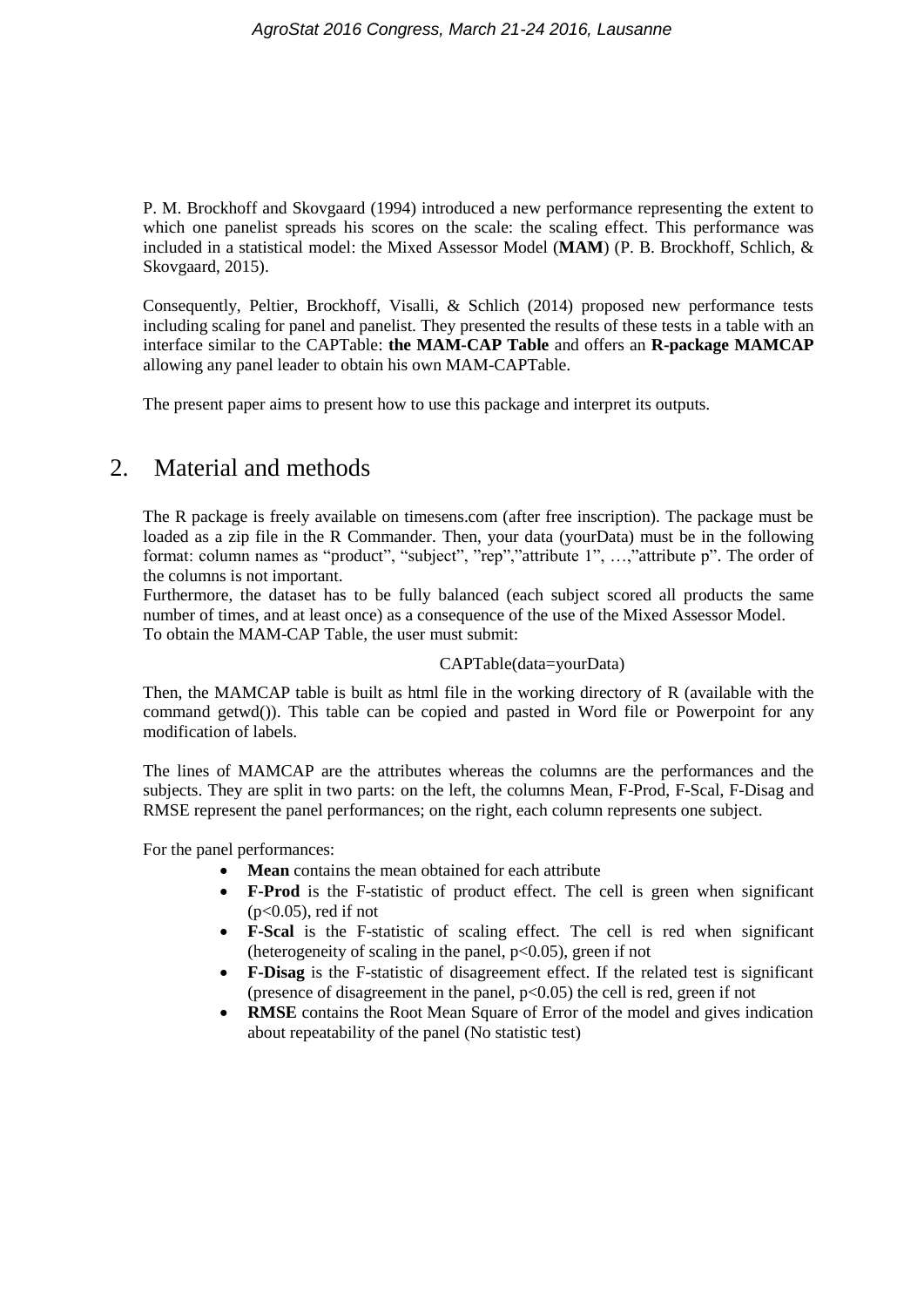For the subject performances:

- The **color** of the cell gives information about discrimination and agreement. Thus, a **green cell** indicates a discriminative subject in agreement with the panel; **a red cell** indicates a discriminative subject but in disagreement with the panel; and a **yellow cell** indicates a non-discriminative subject (p>0.05).
- $\langle \rangle$  indicates that the subject used a larger part of the scale than the panel;  $\rangle$  a smaller one;  $||$  else
- The **presence of the letters "lr"** in the cell indicates that the panelist was found less repeatable than the panelist.
- The **dashes** in the cell gives the strength of the discrimination ("---" for  $p<0.01$ ; " - -" for p<0.05, "-" for p <0.1 and "" if p >0.1)

The attributes are sorted by their discrimination (F-Prod), and the subjects are sorted by their F-Rank representing the discrimination of a subject compared to the others (for one descriptor, the subjects are ordered by their discrimination, and then the average of these rank is calculated). A small F-Rank indicates a more discriminative panelist.

## 3. Results and interpretation

The outputs are illustrated with an example dataset with 10 panelists, 6 descriptors (on a 0-100 scale), 16 products (coffees) and 3 replicates, complete and balanced (Table 1).



Table 1: MAM-CAP Table (panel limit= 0.05, individual limit=0.05)

Thus, the panel was found discriminative for the attributes except WOOD (**F-Prod column**). A heterogeneity of scaling (**F-Scal column**) was observed for all the attributes except WOOD, and the panel was in disagreement for ACID (Odor) and WOOD (**F-Disag column**). For the descriptor BURN (Flavor), S1, S5 and S6 were found non discriminative whereas the other subjects were found discriminative and in agreement. For WOOD, S8, S2 and S7 were found discriminative but were in disagreement. The presence of "lr" in some cells (BURN Flavor for S1 as an example) indicates that the panelist was found less repeatable than the panel for this attribute.